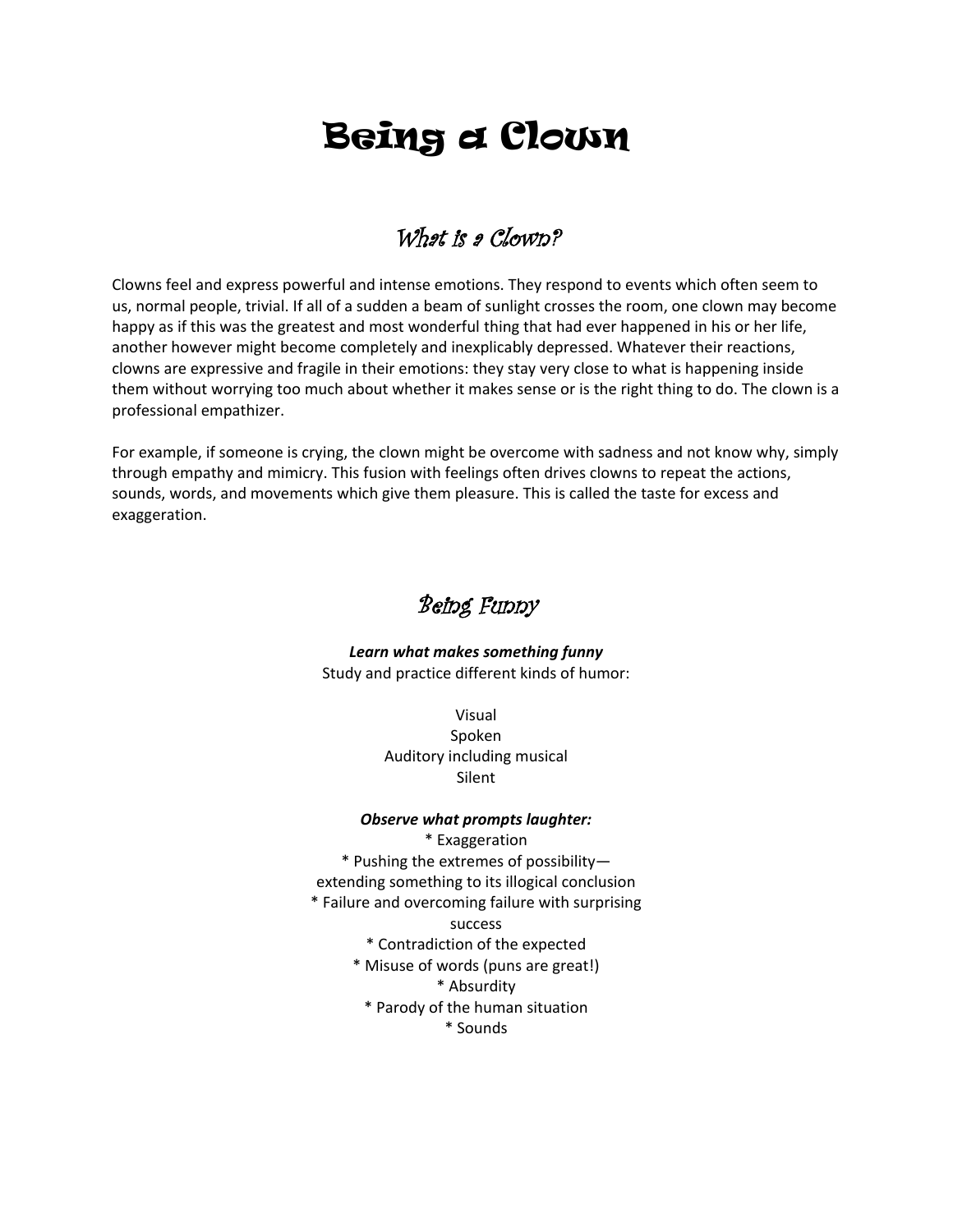# Creating Your Character

*Have a focused character. A focus character has the following traits:* \* definite personality \* costume that accentuates this personality \* funny take that suits your personality \* walk that strengthen your personality *A good costume highlights your features, and your personality. Remember your costume must be:*

\* Clean (not scary or vulgar) \* Bright

\* A wig and/or hat. (or bald cap) (no rainbow colored wigs) \* Shoes with traction \* Make sure it is comfortable

*Be able to develop and put on a face. You must be able to put your make-up on in reasonable amount of time (15-25 min.). Your final face must be clean and bright. It must also highlight your personality.*

\* Be able to demonstrate one special talent, (i.e. unicycles, juggling, etc.) \* Be able to for at least two balloon animals. \* Be able to perform a prat fall. \* Be able to at least tell two clean jokes. \* Most of all - have fun, work hard, and show us what you're made of!!!

## Types of Clowns

The Whiteface Clown

The Whiteface clown is a pleasant looking clown. He has decent manners, and is generally artistic in his/her performance. He is usually in command of any situation and often bosses around the other clowns.

True to the name, this clown has a face that is completely covered in white, with facial features painted in black and red. Other decorations may be added using other colors.

The Whiteface costume may be one piece or any variation of a suit. They are the only type of clown that may utilize sequins, rhinestones, or other flashy material. The Whiteface clown is always neat and put together in appearance and has no skin showing that is not painted and/or covered in white.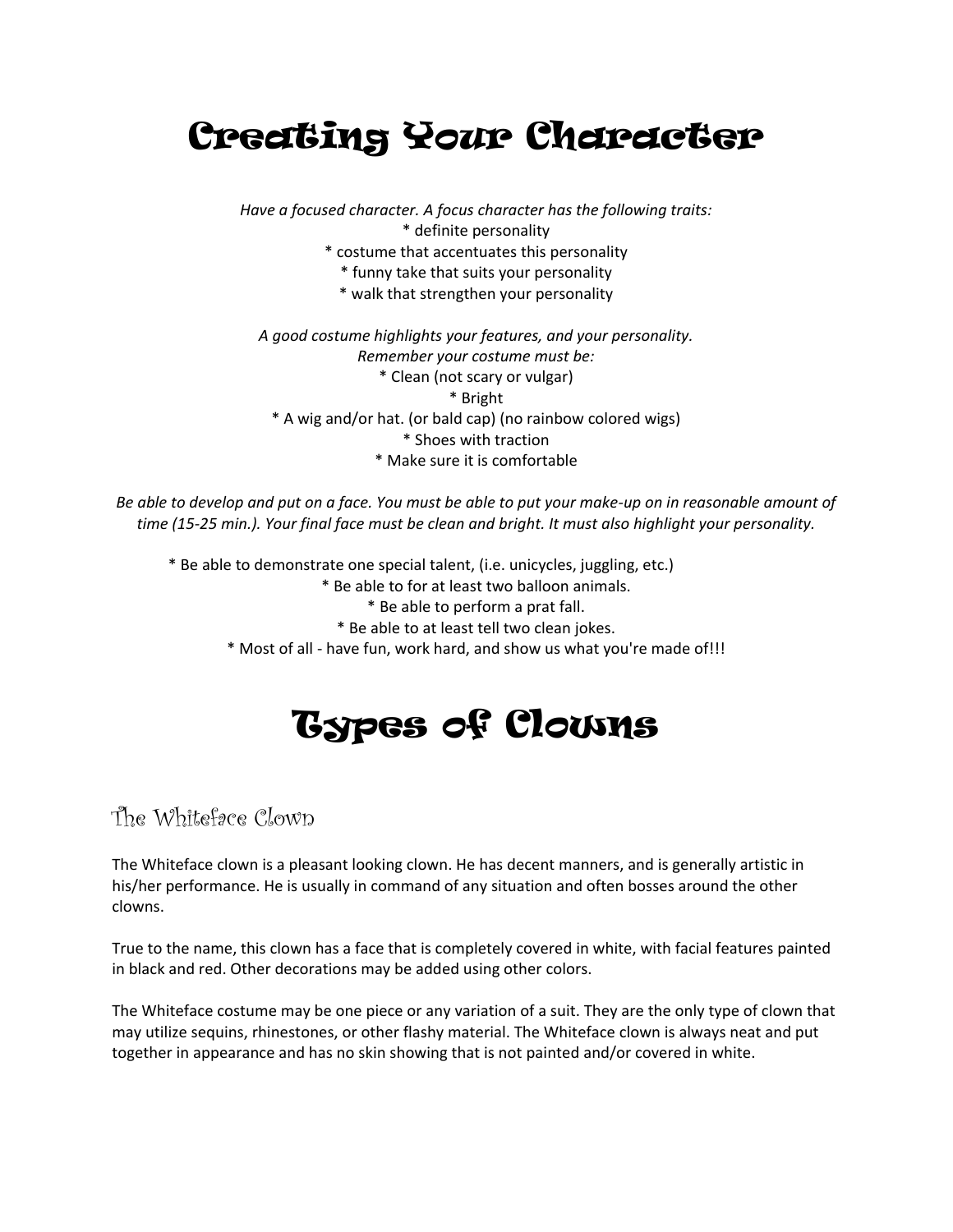### The Auguste Clown

The Auguste is the most comedic of clowns. His/Her actions are wilder than the other clowns. This type of clown is often a troublemaker, using slapstick comedy to get away with more and bigger pranks.

The Auguste face base makeup color is a variation of pink, red, or tan and not white. Features are exaggerated in size and are typically red and black in color. The mouth is thickly outlined with white, as are the eyes.

The Auguste clown is dressed in either well-fitted garb or in a costume that does not fit (either oversized or too small would be appropriate). Bold colors, large prints and/patterns, and suspenders often characterize Auguste costumes.

### The Hobo/Tramp/Bag Lady Clown

The Tramp/Hobo clown is the low man on the totem pole. He is usually responsible for cleaning up after the other clowns.

The Hobo face can be painted in a flesh colored pink or tan. Make-up designs can often include a beard and highlights of white around the eyes and mouth.

The costume should be tattered looking. A dark suit with many patches, sloppy coat with many pockets, etc. A derby or silk hat often accompanies.

The character and makeup portray a sad Tramp or a happy-go-lucky Hobo.

#### The Character Clown

This clown depicts a specific character or occupation. A character clown can be anything; baseball player, ballerina, doctor, etc.

Makeup and costume for this clown can be any of the above mentioned clown types. The makeup should complement the specific character being portrayed and can be subtle or bold, as long as it does not detract from the overall effect.